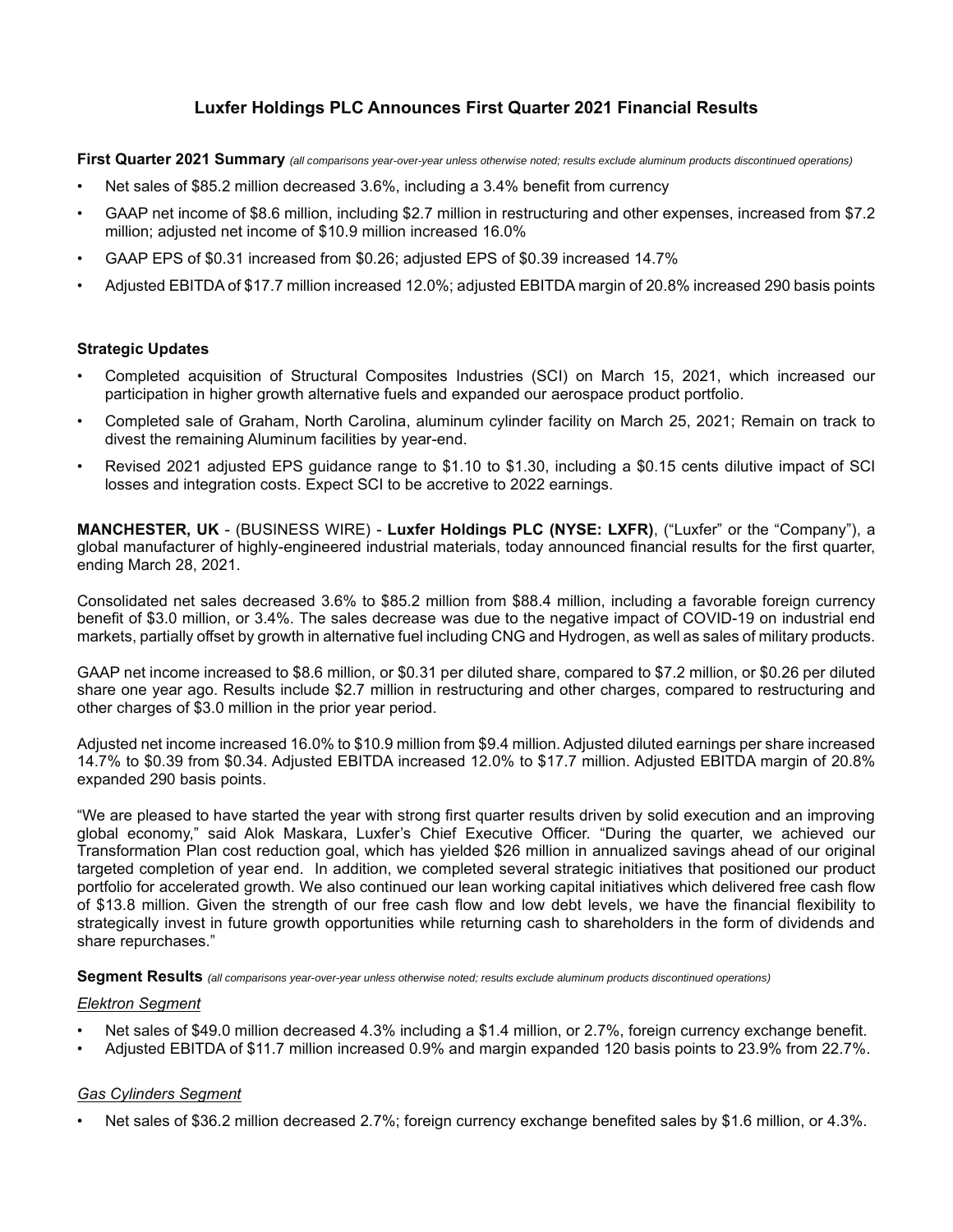• Adjusted EBITDA of \$6.0 million increased 43% as cost savings more than offset the impact of volume declines, resulting in 530 basis points of margin expansion to 16.6% from 11.3%.

### **Capital Resources and Liquidity**

Free cash flow of \$13.8 million for the quarter, compared to an outflow of \$7.0 million in the prior year. During the quarter, the Company paid \$3.4 million in ordinary dividends, or \$0.125 per share. Given strong cash flow, the Company restored normal levels of funding for growth and productivity initiatives.

At quarter end, the Company had \$31.8 million in cash and approximately \$126 million in an undrawn revolving credit facility. Net debt totaled \$41.2 million, resulting in a net debt to EBITDA ratio of 0.7x.

### **2021 Guidance**

"While market uncertainty remains, we have gained more visibility into customer demand patterns and are providing updated financial guidance for 2021. We now expect Adjusted EPS to be in the range of \$1.10 to \$1.30, an increase from our prior range of \$1.05 to \$1.25, despite the \$0.15 dilutive impact of the SCI acquisition. We retain a strong balance sheet and undrawn credit facility, which provides us the financial flexibility to continue investing in growth and exploring acquisition opportunities to build an even stronger Company," added Maskara.

### **Conference Call Information**

Luxfer has scheduled a conference call at 8:30 a.m. U.S. Eastern Daylight Time on Tuesday, April 27, 2021, during which management will provide a review of the Company's financial results for the first quarter of 2021. U.S. participants may access the conference call by telephoning +1-877-341-8545. Participants from other countries may access the conference call by telephoning +1-908-982-4601. The participant conference ID code is 9566748. The following link provides access to a webcast for the conference call:

### [https://event.on24.com/wcc/r/3115260/8C66BB74579AD2718F15C3BAF63C53F2](https://nam11.safelinks.protection.outlook.com/?url=https%3A%2F%2Fevent.on24.com%2Fwcc%2Fr%2F3115260%2F8C66BB74579AD2718F15C3BAF63C53F2&data=04%7C01%7Cemily.lahmayer%40luxfer.com%7C049d8732697b4451f55f08d8fb534223%7Cda1c387474f14048ba3da878e469ae02%7C0%7C0%7C637535682319911539%7CUnknown%7CTWFpbGZsb3d8eyJWIjoiMC4wLjAwMDAiLCJQIjoiV2luMzIiLCJBTiI6Ik1haWwiLCJXVCI6Mn0%3D%7C1000&sdata=w3vY5sRQZnhSn3irq37yKZ5LiSLGHjFjtC%2BUrqw4mX8%3D&reserved=0)

A recording of the conference call will be available for replay two hours after the completion of the call and will remain accessible until the next quarterly report is released. To hear the recording, please call +1-855-859-2056 in the U.S. and +1-404-537-3406 in other countries. Enter conference ID code 9566748 when prompted. Slides used in the presentation and a recording of the call will also be available in the Investor Relations section of the Luxfer website at www.luxfer.com.

### **Non-GAAP Financial Measures**

Luxfer Holdings PLC prepares its financial statements using U.S. Generally Accepted Accounting Principles (GAAP). When a company discloses material information containing non-GAAP financial measures, SEC regulations require that the disclosure include a presentation of the most directly comparable GAAP measure and a reconciliation of the GAAP and non-GAAP financial measures. Management's inclusion of non-GAAP financial measures in this release is intended to supplement, not replace, the presentation of the financial results in accordance with GAAP. Luxfer management believes that these non-GAAP financial measures, when considered together with the GAAP financial measures, provide information that is useful to investors in understanding period-over-period operating results separate and apart from items that may, or could, have a disproportionately positive or negative impact on results in any period. Management also believes that these non-GAAP financial measures enhance the ability of investors to analyze the Company's business trends and understand the Company's performance. In addition, management may utilize non-GAAP financial measures as a guide in the Company's forecasting, budgeting and long-term planning process. Non-GAAP financial measures should be considered in addition to, and not as a substitute for, or superior to, financial measures presented in accordance with GAAP.

### **Forward-Looking Statements**

This release contains certain forward-looking statements that involve risks and uncertainties that could cause actual results to differ materially from those projected in the forward-looking statements. Examples of such forward-looking statements include, but are not limited to: (i) statements regarding the Company's results of operations and financial condition; (ii) statements of plans, objectives or goals of the Company or its management, including those related to financing, products or services; (iii) statements of future economic performance; and (iv) statements of assumptions underlying such statements. Words such as "believes," "anticipates," "expects," "intends," "forecasts," and "plans," and similar expressions, are intended to identify forward-looking statements but are not the exclusive means of identifying such statements. By their very nature, forward-looking statements involve inherent risks and uncertainties, both general and specific, and risks exist that the predictions, forecasts, projections and other forward-looking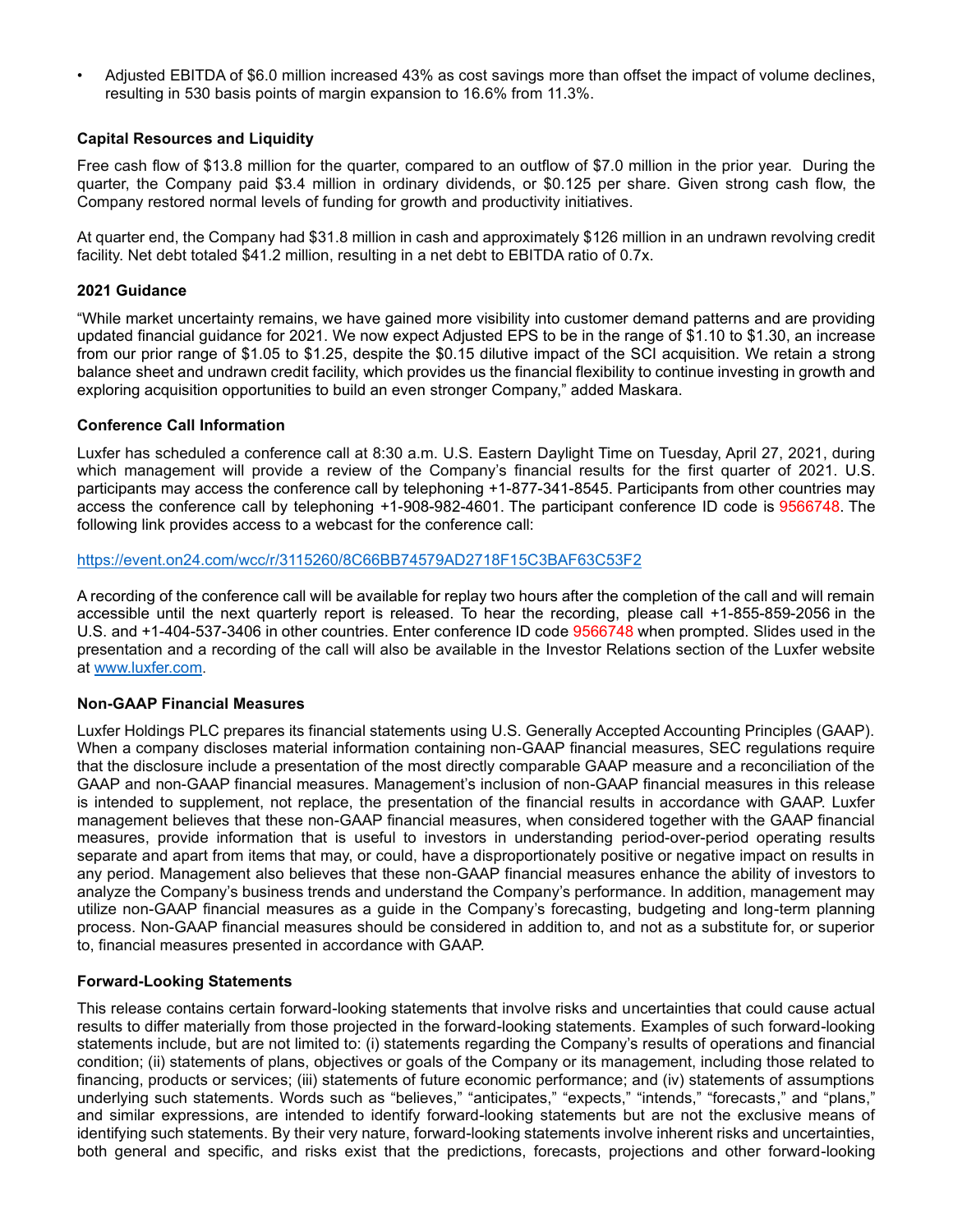statements will not be achieved. The Company cautions that several important factors could cause actual results to differ materially from the plans, objectives, expectations, estimates and intentions expressed in such forward-looking statements. These factors include, but are not limited to: (i) lower than expected future sales; (ii) increasing competitive industry pressures; (iii) general economic conditions or conditions affecting demand for the products and services it offers, both domestically and internationally, including as a result of post-Brexit regulation, being less favorable than expected; (iv) worldwide economic and business conditions and conditions in the industries in which it operates; (v) fluctuations in the cost of raw materials, utilities and other inputs; (vi) currency fluctuations and hedging risks; (vii) its ability to protect its intellectual property; (viii) the significant amount of indebtedness it has incurred and may incur and the obligations to service such indebtedness and to comply with the covenants contained therein; and (ix) risks related to the impact of the global COVID-19 pandemic, such as the scope and duration of the outbreak, government actions and restrictive measures implemented in response, supply chain disruptions and other impacts to the business, and the Company's ability to execute business continuity plans, as a result of the COVID-19 pandemic. The Company cautions that the foregoing list of important factors is not exhaustive. These factors are more fully discussed in the sections entitled "Forward-Looking Statements" and "Risk Factors" in its Annual Report on Form 10-K for the year ended December 31, 2020, which was filed with the U.S. Securities and Exchange Commission on March 2, 2021. When relying on forward-looking statements to make decisions with respect to the Company, investors and others should carefully consider the foregoing factors and other uncertainties and events. Such forward-looking statements speak only as of the date on which they are made, and the Company does not undertake any obligation to update or revise any of them, whether because of new information, future events or otherwise.

### **About Luxfer Holdings PLC ("Luxfer")**

Luxfer is a global manufacturer of highly-engineered industrial materials, which focuses on value creation by using its broad array of technical know-how and proprietary technologies. Luxfer's high-performance materials, components and high-pressure gas containment devices are used in defense and emergency response, healthcare, transportation and general industrial applications. For more information, please visit [www.luxfer.com](http://www.luxfer.com/).

Luxfer is listed on the New York Stock Exchange and its ordinary shares trade under the symbol LXFR.

### **Investor Contact:**

Heather Harding Chief Financial Officer +1-414-269-2419 [Investor.Relations@luxfer.com](mailto:Investor.Relations@luxfer.com)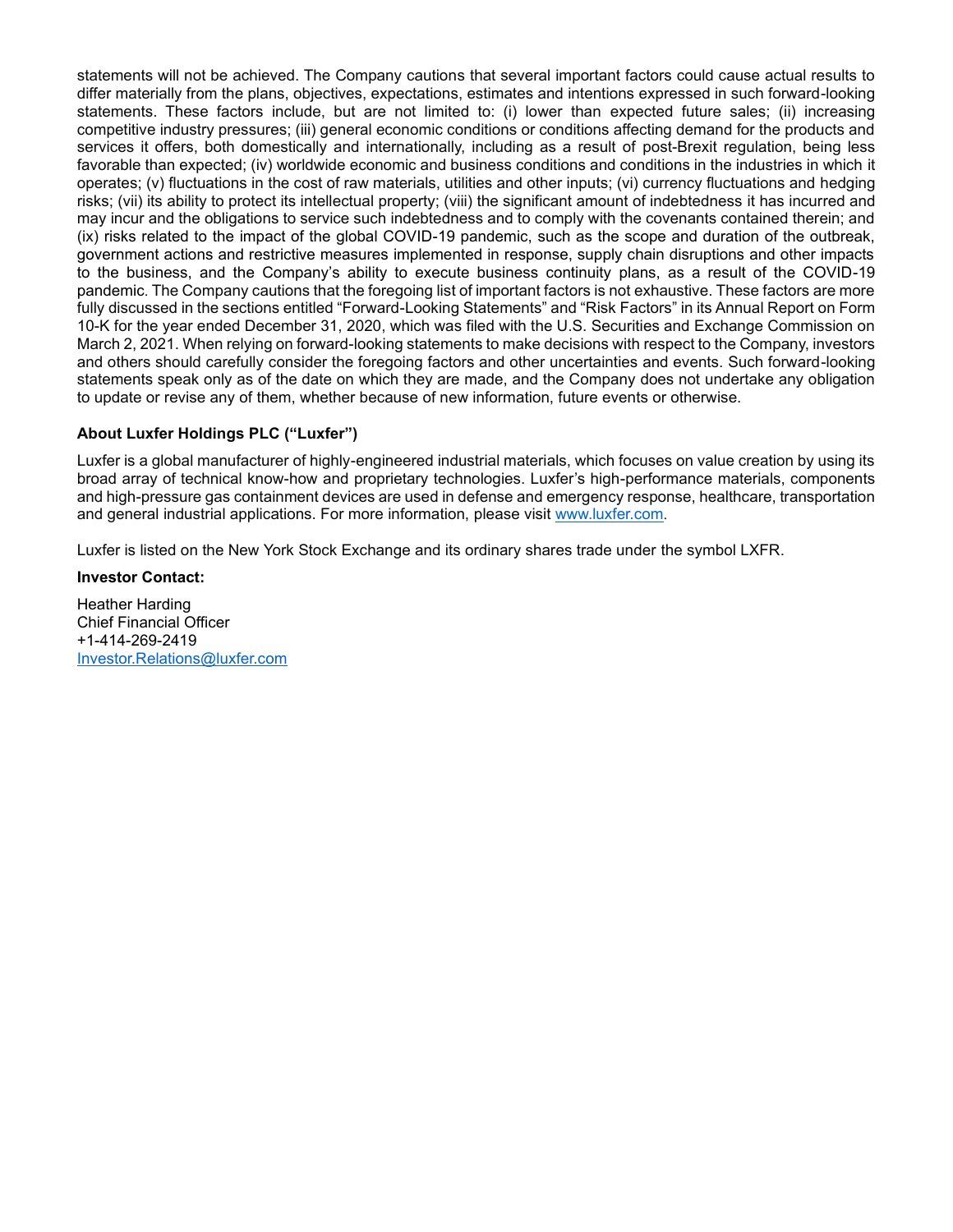# **CONDENSED CONSOLIDATED STATEMENTS OF INCOME (UNAUDITED)**

|                                                            |            | <b>First Quarter</b>       |            |
|------------------------------------------------------------|------------|----------------------------|------------|
| In millions, except share and per-share data               | 2021       |                            | 2020       |
| Net sales                                                  | \$<br>85.2 | \$                         | 88.4       |
| Cost of goods sold                                         | (60.0)     |                            | (64.3)     |
| <b>Gross profit</b>                                        | 25.2       |                            | 24.1       |
| Selling, general and administrative expenses               | (10.6)     |                            | (11.4)     |
| Research and development                                   | (0.8)      |                            | (0.7)      |
| Restructuring charges                                      | (1.4)      |                            | (2.8)      |
| Acquisition-related costs                                  | (0.2)      |                            | (0.2)      |
| Other charges                                              | (1.1)      |                            |            |
| <b>Operating income</b>                                    | 11.1       |                            | 9.0        |
| Interest expense                                           | (0.8)      |                            | (1.2)      |
| Defined benefit pension credit                             | 0.6        |                            | 1.1        |
| Income before income taxes                                 | 10.9       |                            | 8.9        |
| Provision for income taxes                                 | (2.3)      |                            | (1.7)      |
| Net income from continuing operations                      | 8.6        |                            | 7.2        |
|                                                            |            |                            |            |
| Net loss from discontinued operations, net of tax          | (1.6)      |                            | (1.0)      |
| Gain on disposition of discontinued operations, net of tax | 7.5        |                            |            |
| Net income / (loss) from discontinued operations           | \$<br>5.9  | $\mathfrak{S}$             | (1.0)      |
|                                                            |            |                            |            |
| <b>Net income</b>                                          | \$<br>14.5 | $\boldsymbol{\mathsf{S}}$  | 6.2        |
|                                                            |            |                            |            |
| Earnings / (loss) per share                                |            |                            |            |
| Basic from continuing operations                           | \$<br>0.31 | \$                         | 0.26       |
| Basic from discontinued operations                         | \$<br>0.21 | \$                         | (0.04)     |
| <b>Basic</b>                                               | \$<br>0.52 | \$                         | 0.23       |
| Diluted from continuing operations                         | \$<br>0.31 | $\boldsymbol{\mathsf{\$}}$ | 0.26       |
| Diluted from discontinued operations                       | \$<br>0.21 | \$                         | (0.04)     |
| <b>Diluted</b>                                             | \$<br>0.52 | $\mathfrak{S}$             | 0.22       |
|                                                            |            |                            |            |
| Weighted average ordinary shares outstanding               |            |                            |            |
| Basic                                                      | 27,658,871 |                            | 27,440,423 |
| <b>Diluted</b>                                             | 28,057,323 |                            | 27,894,058 |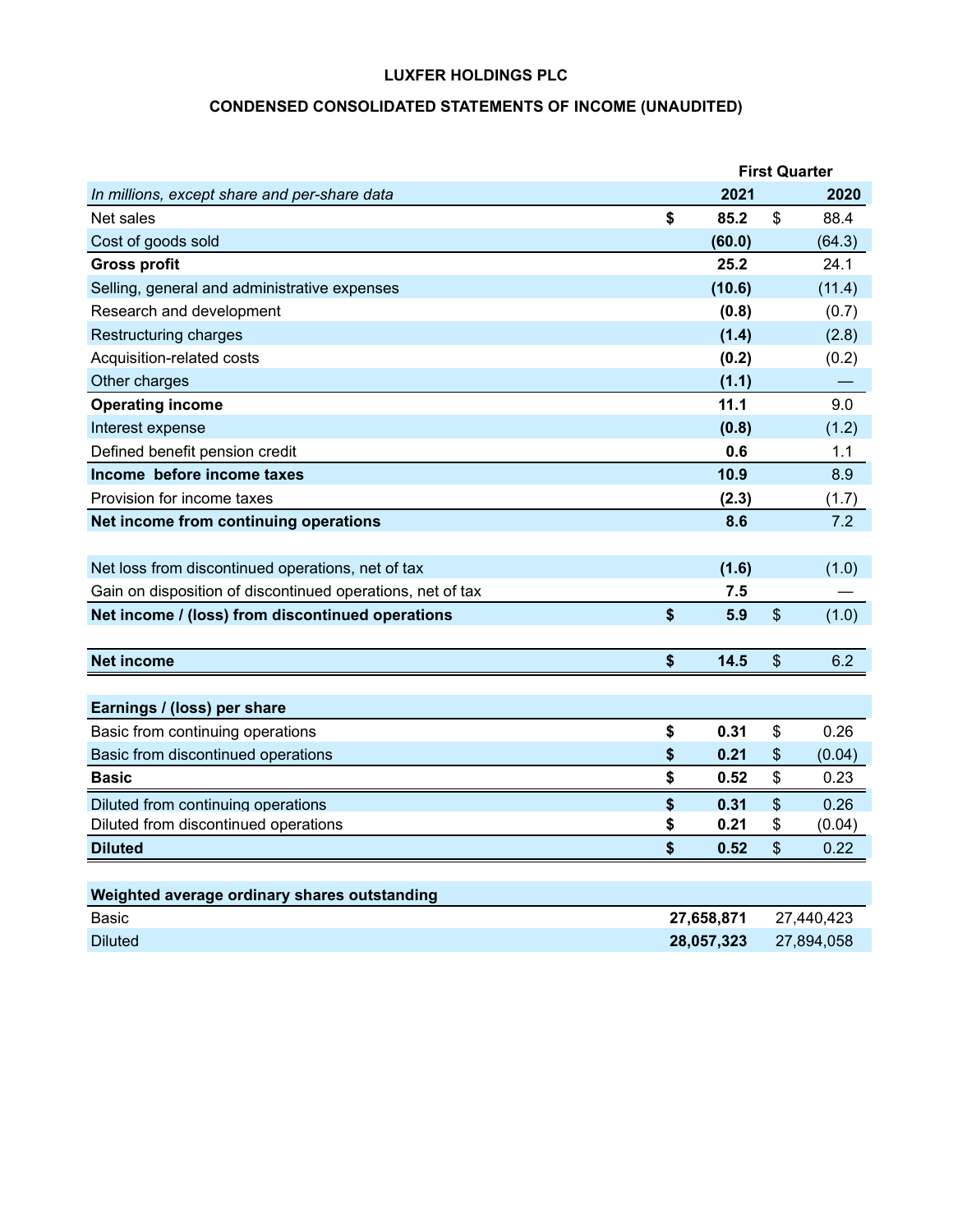## **CONDENSED CONSOLIDATED BALANCE SHEETS (UNAUDITED)**

|                                                                                                                                                   | March 28,   | December 31, |
|---------------------------------------------------------------------------------------------------------------------------------------------------|-------------|--------------|
| In millions, except share and per-share data                                                                                                      | 2021        | 2020         |
| <b>Current assets</b>                                                                                                                             |             |              |
| Cash and cash equivalents                                                                                                                         | \$<br>31.8  | \$<br>1.5    |
| Accounts and other receivables, net of allowances of \$0.5 and \$0.5, respectively                                                                | 56.0        | 43.1         |
| Inventories                                                                                                                                       | 75.6        | 68.8         |
| Current assets held-for-sale                                                                                                                      | 20.7        | 36.0         |
| Other current assets                                                                                                                              | 1.1         | 1.5          |
| <b>Total current assets</b>                                                                                                                       | \$<br>185.2 | \$<br>150.9  |
| <b>Non-current assets</b>                                                                                                                         |             |              |
| Property, plant and equipment, net                                                                                                                | \$<br>93.9  | \$<br>86.0   |
| Right-of-use assets from operating leases                                                                                                         | 9.0         | 9.5          |
| Goodwill                                                                                                                                          | 70.5        | 70.2         |
| Intangibles, net                                                                                                                                  | 12.7        | 12.8         |
| Deferred tax assets                                                                                                                               | 16.6        | 16.5         |
| Investments and loans to joint ventures and other affiliates                                                                                      | 0.5         | 0.5          |
| <b>Total assets</b>                                                                                                                               | \$<br>388.4 | \$<br>346.4  |
| <b>Current liabilities</b>                                                                                                                        |             |              |
| Accounts payable                                                                                                                                  | \$<br>27.7  | \$<br>18.6   |
| <b>Accrued liabilities</b>                                                                                                                        | 23.7        | 21.5         |
| Taxes on income                                                                                                                                   | 4.4         | 0.4          |
| Current liabilities held-for-sale                                                                                                                 | 7.3         | 11.4         |
| Other current liabilities                                                                                                                         | 14.0        | 13.5         |
| <b>Total current liabilities</b>                                                                                                                  | \$<br>77.1  | \$<br>65.4   |
| <b>Non-current liabilities</b>                                                                                                                    |             |              |
| Long-term debt                                                                                                                                    | \$<br>73.0  | \$<br>53.4   |
| Pensions and other retirement benefits                                                                                                            | 48.4        | 50.8         |
| Deferred tax liabilities                                                                                                                          | 2.8         | 2.0          |
| Other non-current liabilities                                                                                                                     | 8.2         | 7.7          |
| <b>Total liabilities</b>                                                                                                                          | \$<br>209.5 | \$<br>179.3  |
| <b>Shareholders' equity</b>                                                                                                                       |             |              |
| Ordinary shares of £0.50 par value; authorized 40,000,000 shares for 2021 and<br>2020; issued and outstanding 29,000,000 shares for 2021 and 2020 | \$<br>26.6  | \$<br>26.6   |
| Deferred shares of £0.0001 par value; authorized, issued and outstanding<br>761,845,338,444 shares for 2021 and 2020                              | 149.9       | 149.9        |
| Additional paid-in capital                                                                                                                        | 69.7        | 70.6         |
| Treasury shares                                                                                                                                   | (4.0)       | (4.0)        |
| Own shares held by ESOP                                                                                                                           | (1.3)       | (1.4)        |
| Retained earnings                                                                                                                                 | 102.3       | 91.2         |
| Accumulated other comprehensive loss                                                                                                              | (164.3)     | (165.8)      |
| <b>Total shareholders' equity</b>                                                                                                                 | \$<br>178.9 | \$<br>167.1  |
| Total liabilities and shareholders' equity                                                                                                        | \$<br>388.4 | \$<br>346.4  |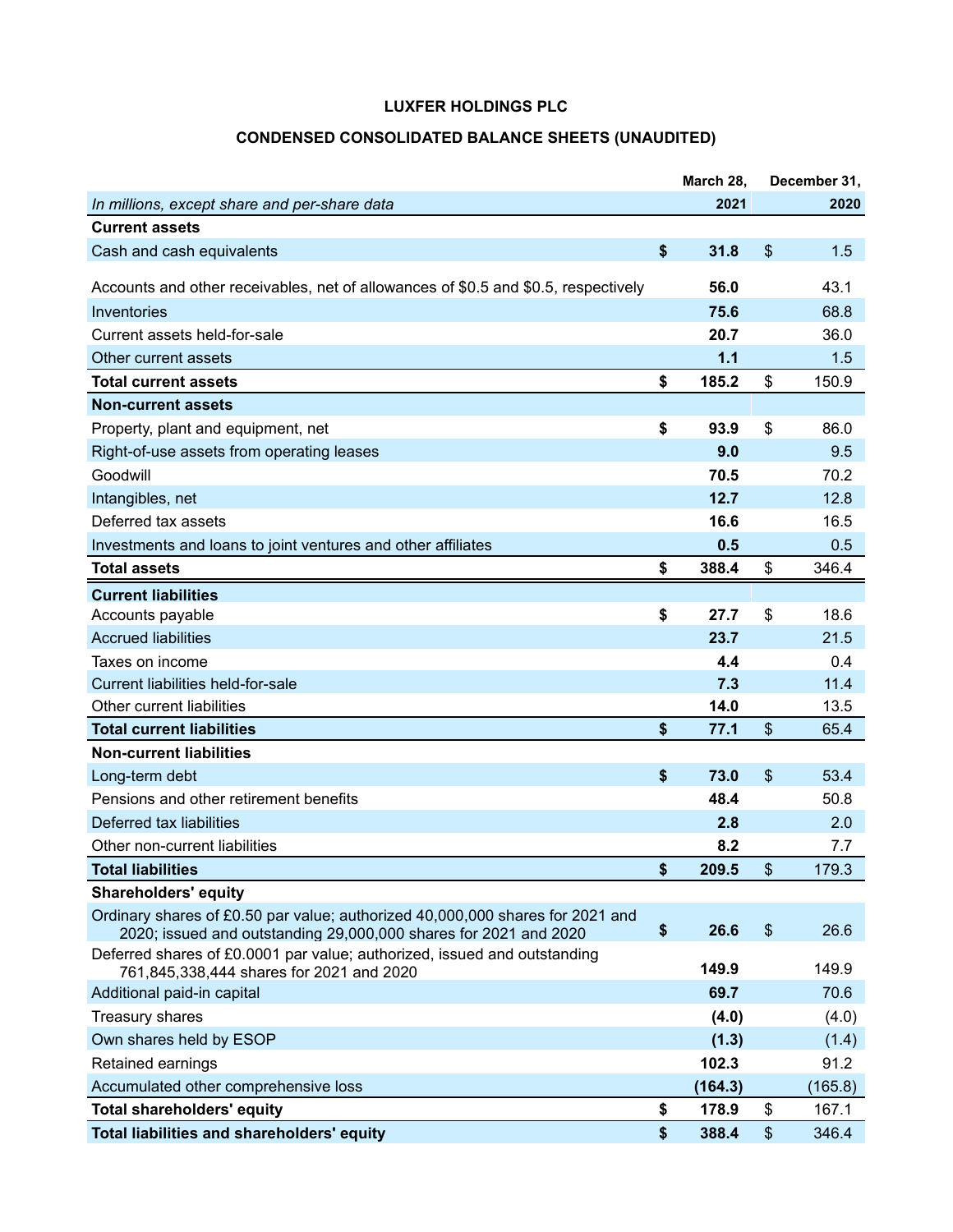# **CONDENSED CONSOLIDATED STATEMENTS OF CASH FLOWS (UNAUDITED)**

|                                                                                               | <b>First Quarter</b> |             |
|-----------------------------------------------------------------------------------------------|----------------------|-------------|
| In millions                                                                                   | 2021                 | 2020        |
| <b>Operating activities</b>                                                                   |                      |             |
| Net income                                                                                    | \$<br>14.5           | \$<br>6.2   |
| Net income / (loss) from discontinued operations,                                             | (5.9)                | 1.0         |
| Net income from continuing operations                                                         | 8.6                  | 7.2         |
| Adjustments to reconcile net income to net cash provided by / (used for) operating activities |                      |             |
| Depreciation                                                                                  | 3.2                  | 3.1         |
| Amortization of purchased intangible assets                                                   | 0.2                  | 0.2         |
| Amortization of debt issuance costs                                                           | 0.1                  | 0.1         |
| Share-based compensation charges                                                              | 0.5                  | 0.5         |
| Deferred income taxes                                                                         | 0.3                  | 0.2         |
| Defined benefit pension credit                                                                | (0.6)                | (1.1)       |
| Defined benefit pension contributions                                                         | (1.4)                | (1.4)       |
| Changes in assets and liabilities                                                             |                      |             |
| Accounts and other receivables                                                                | (7.4)                | (4.2)       |
| Inventories                                                                                   | (0.1)                | (2.8)       |
| Other current assets                                                                          | (1.7)                | (0.2)       |
| Accounts payable                                                                              | 6.7                  | (5.0)       |
| <b>Accrued liabilities</b>                                                                    | 2.5                  | (0.5)       |
| Other current liabilities                                                                     | 2.0                  | (0.5)       |
| Other non-current assets and liabilities                                                      | 2.3                  | (0.1)       |
| Net cash provided by / (used) operating activities - continuing                               | 15.2                 | (4.5)       |
| Net cash provided by operating activities - discontinued                                      |                      |             |
| Net cash provided by / (used for) operating activities                                        | \$<br>15.2           | \$<br>(4.5) |
| <b>Investing activities</b>                                                                   |                      |             |
| Capital expenditures                                                                          | \$<br>(1.4)          | \$<br>(2.5) |
| Proceeds from sale of discontinued operations                                                 | 21.0                 |             |
| <b>Business acquisition</b>                                                                   | (19.3)               |             |
| Net cash provided by / (used) for investing activities - continuing                           | \$<br>0.3            | \$<br>(2.5) |
| Net cash used for investing activities - discontinued                                         | \$                   | \$          |
| Net cash provided by / (used for) investing activities                                        | \$<br>0.3            | \$<br>(2.5) |
| <b>Financing activities</b>                                                                   |                      |             |
| Net drawdown of long-term borrowings                                                          | 19.5                 | 18.9        |
| Deferred consideration paid                                                                   |                      | (0.4)       |
| Proceeds from sale of shares                                                                  |                      | 0.1         |
| Share-based compensation cash paid                                                            | (1.3)                | (0.7)       |
| Dividends paid                                                                                | (3.4)                | (3.4)       |
| Net cash from financing activities                                                            | \$<br>14.8           | \$<br>14.5  |
| Effect of exchange rate changes on cash and cash equivalents                                  |                      | (0.4)       |
| <b>Net increase</b>                                                                           | \$<br>30.3           | \$<br>7.1   |
| Cash and cash equivalents: beginning of year                                                  | 1.5                  | 10.3        |
| Cash and cash equivalents; end of the First Quarter                                           | 31.8                 | 17.4        |
|                                                                                               |                      |             |
| Supplemental cash flow information:                                                           |                      |             |
| Interest payments                                                                             | \$<br>0.9            | \$<br>1.3   |
| Income tax payments                                                                           |                      | 0.1         |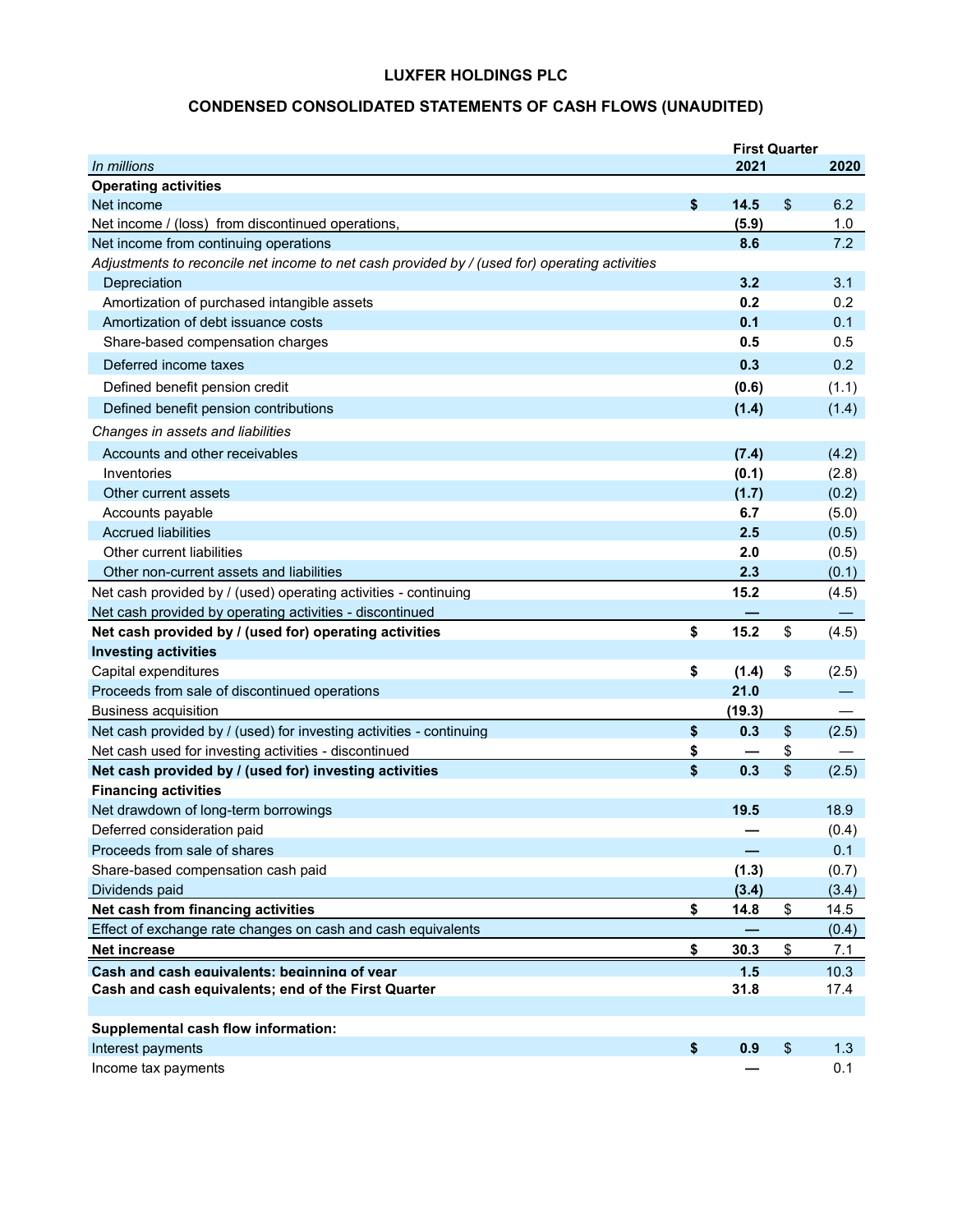## **SUPPLEMENTAL INFORMATION**

# **SEGMENT INFORMATION (UNAUDITED)**

|                              | <b>Net sales</b> |                      |    | <b>Adjusted EBITDA</b> |                      |      |      |      |
|------------------------------|------------------|----------------------|----|------------------------|----------------------|------|------|------|
|                              |                  | <b>First Quarter</b> |    |                        | <b>First Quarter</b> |      |      |      |
| In millions                  |                  | 2021                 |    | 2020                   |                      | 2021 | 2020 |      |
| <b>Gas Cylinders segment</b> | S                | 36.2                 | \$ | 37.2                   | S                    | 6.0  | \$   | 4.2  |
| Elektron segment             |                  | 49.0                 |    | 51.2                   |                      | 11.7 |      | 11.6 |
| Consolidated                 | S                | 85.2                 | \$ | 88.4                   |                      | 17.7 | \$   | 15.8 |

|                              | <b>Depreciation and</b><br>amortization |    |      |    | <b>Restructuring charges</b> |                      |     |  |
|------------------------------|-----------------------------------------|----|------|----|------------------------------|----------------------|-----|--|
|                              | <b>First Quarter</b>                    |    |      |    |                              | <b>First Quarter</b> |     |  |
| In millions                  | 2021                                    |    | 2020 |    | 2021                         | 2020                 |     |  |
| <b>Gas Cylinders segment</b> | \$<br>0.9                               | \$ | 0.9  | \$ | 0.5                          | \$                   | 2.6 |  |
| Elektron segment             | 2.5                                     |    | 2.4  |    | 0.9                          |                      |     |  |
| Other                        |                                         |    |      |    |                              |                      | 0.2 |  |
| Consolidated                 | \$<br>3.4                               | \$ | 3.3  | S  | 1.4                          | \$                   | 2.8 |  |

|                                        | <b>First Quarter</b> |       |    |       |  |
|----------------------------------------|----------------------|-------|----|-------|--|
| In millions                            | 2021                 |       |    | 2020  |  |
| <b>Adjusted EBITDA</b>                 | \$                   | 17.7  | \$ | 15.8  |  |
| Other share-based compensation charges |                      | (0.5) |    | (0.5) |  |
| Depreciation and amortization          |                      | (3.4) |    | (3.3) |  |
| Restructuring charges                  |                      | (1.4) |    | (2.8) |  |
| <b>Acquisition costs</b>               |                      | (0.2) |    | (0.2) |  |
| Other charges                          |                      | (1.1) |    |       |  |
| Defined benefits pension credit        |                      | 0.6   |    | 1.1   |  |
| Interest expense, net                  |                      | (0.8) |    | (1.2) |  |
| Provision for income taxes             |                      | (2.3) |    | (1.7) |  |
| Net income from continuing operations  | \$                   | 8.6   | \$ | 7.2   |  |